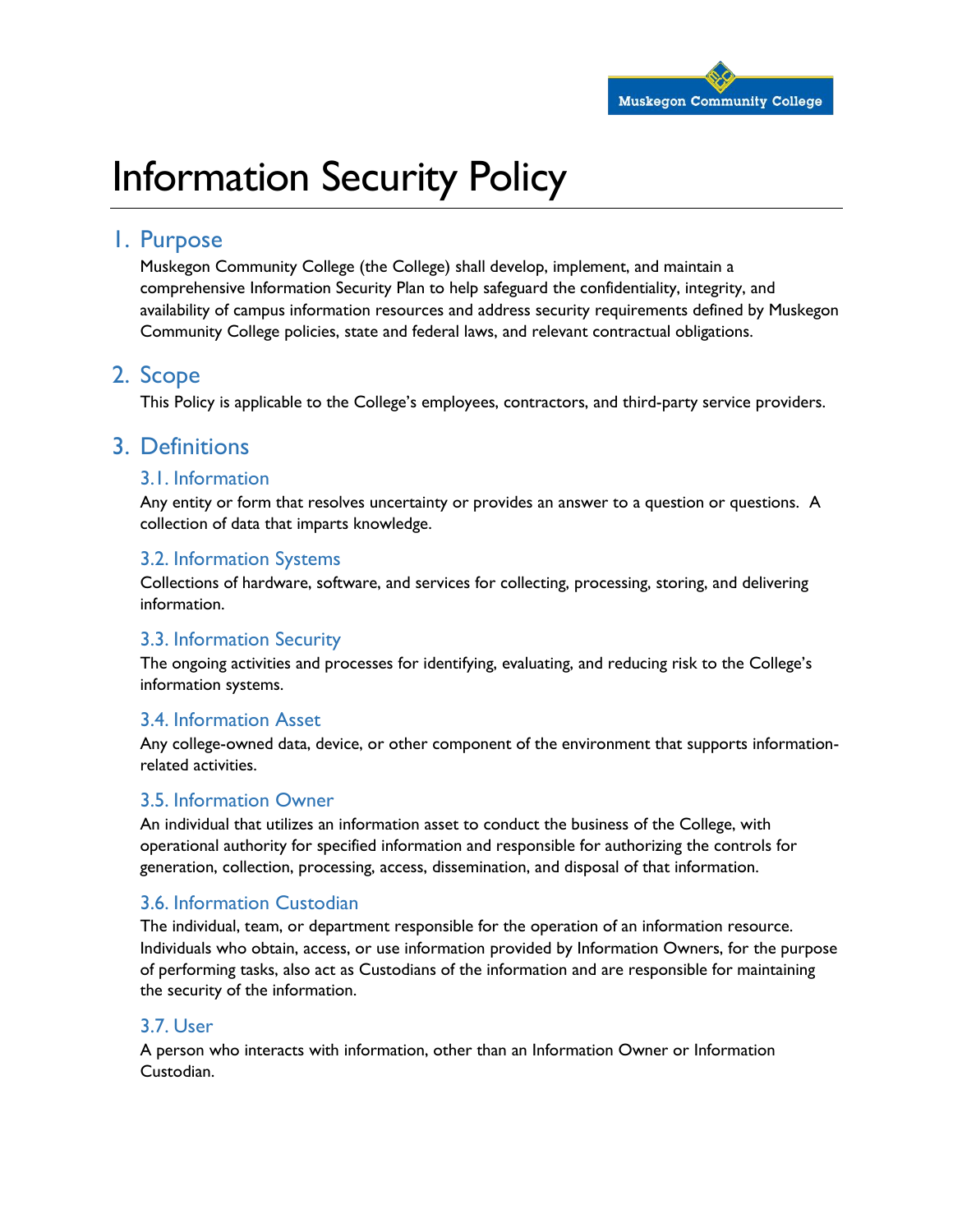# 4. Roles and Responsibilities

All employees, contractors, and third-party vendors are responsible for supporting and complying with the requirements outlined in this policy. In addition, the following specific roles and responsibilities are identified in this policy:

### 4.1. *Senior Management* is responsible for:

- Final approval of Information Security Policy.
- Final approval of risk tolerance and risk acceptance.
- Allocating budget and resources for Information Security initiatives and oversight.
- Communicating and supporting Information Security awareness and compliance.

### 4.2. The *MCC Data Integrity and Reporting Team* is responsible for

- Reviewing and recommending strategies to implement the Information Security Policy (at least annually)
- Proposing risk tolerance and providing recommendations for accepting or rejecting risk related to security threats that impact the confidentiality, integrity and availability of Institutional Data.
- Identifying and documenting Information Owners.
- $\bullet$  Identifying and documenting Information Custodians.

#### 4.3. *Information Owners* are responsible for:

- Determining the appropriate criteria for obtaining access to College Information.
- Directing Information Custodians to grant and revoke access. Information Owners are accountable for who has access to their Information.
- Approving standards and procedures related to day-to-day administrative and operational management of Institutional Data.

#### 4.4. *Information Custodians* are responsible for:

- Implementing appropriate physical and technical safeguards, to protect the confidentiality, integrity and availability of College Information.
- Granting and revoking access to College Information as authorized by Information Owners.

#### 4.5. *Users* are responsible for:

- Adhering to policies, guidelines and procedures pertaining to the protection of College Information.
- Reporting actual or suspected vulnerabilities in the confidentiality, integrity or availability of Institutional Data to a manager or the Information Security Office.
- Reporting actual or suspected breaches in the confidentiality, integrity or availability of Institutional Data to the Information Security Office.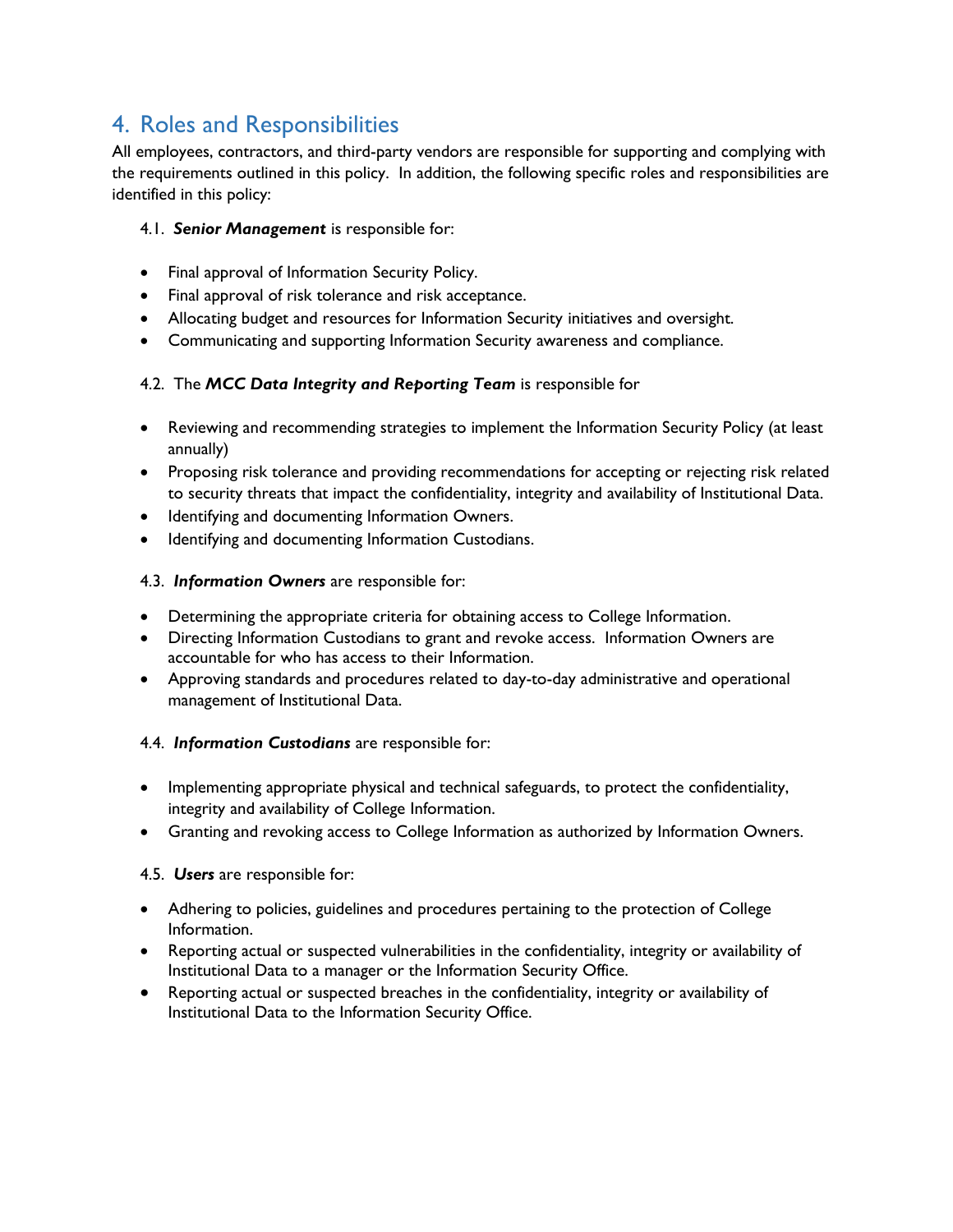# 5. Information Security Principles

### 5.1. Least Privilege

The security principle that requires application of the most restrictive set of privileges needed for the performance of authorized tasks. The application of this principle limits the damage that can result from accident, error, or unauthorized use.

### 5.2. Separation of Duties

Separation of duty, as a security principle, has as its primary objective the prevention of fraud and errors. This objective is achieved by disseminating the tasks and associated privileges for a specific security process among multiple users and chains of command. Owners and custodians of information shall ensure the principle of "separation of duties" is enforced in security control (i.e., safeguards or countermeasures) and business operations.

### 5.3. Confidentiality

"Preserving authorized restrictions on information access and disclosure, including means for protecting personal privacy and proprietary information…" [44 U.S.C., Sec. 3542]. A loss of confidentiality is the unauthorized disclosure of information.

### 5.4. Integrity

"Guarding against improper information modification or destruction, and includes ensuring information non-repudiation and authenticity…" [44 U.S.C., Sec. 3542]. A loss of integrity is the unauthorized modification or destruction of information.

### 5.5. Availability

"Ensuring timely and reliable access to and use of information…" [44 U.S.C., SEC. 3542]. A loss of availability is the disruption of access to or use of information or an information system.

### 6. Information Security Risk Management Framework

Muskegon Community College shall establish a framework for Information Security Risk Management. The framework shall consist of the following components:

- 6.1. An information security awareness program to inform College employees of policies, standards, and practices to prevent loss of Confidentiality, Integrity, or Availability;
- 6.2. Processes for the assessment and treatment of information security risk;
- 6.3. Policies and implementation standards that outline mandatory Information Security control categories, objectives, and requirements that must be achieved across the College;
- 6.4. A management process to oversee the performance and evaluate the effectiveness of the Information Security Program across the College at regular intervals.

### 7. Policy Objectives

### 7.1. Information Security Policy

This Information Security Policy defines Senior Management's objectives and support for Information Security. This Policy shall be: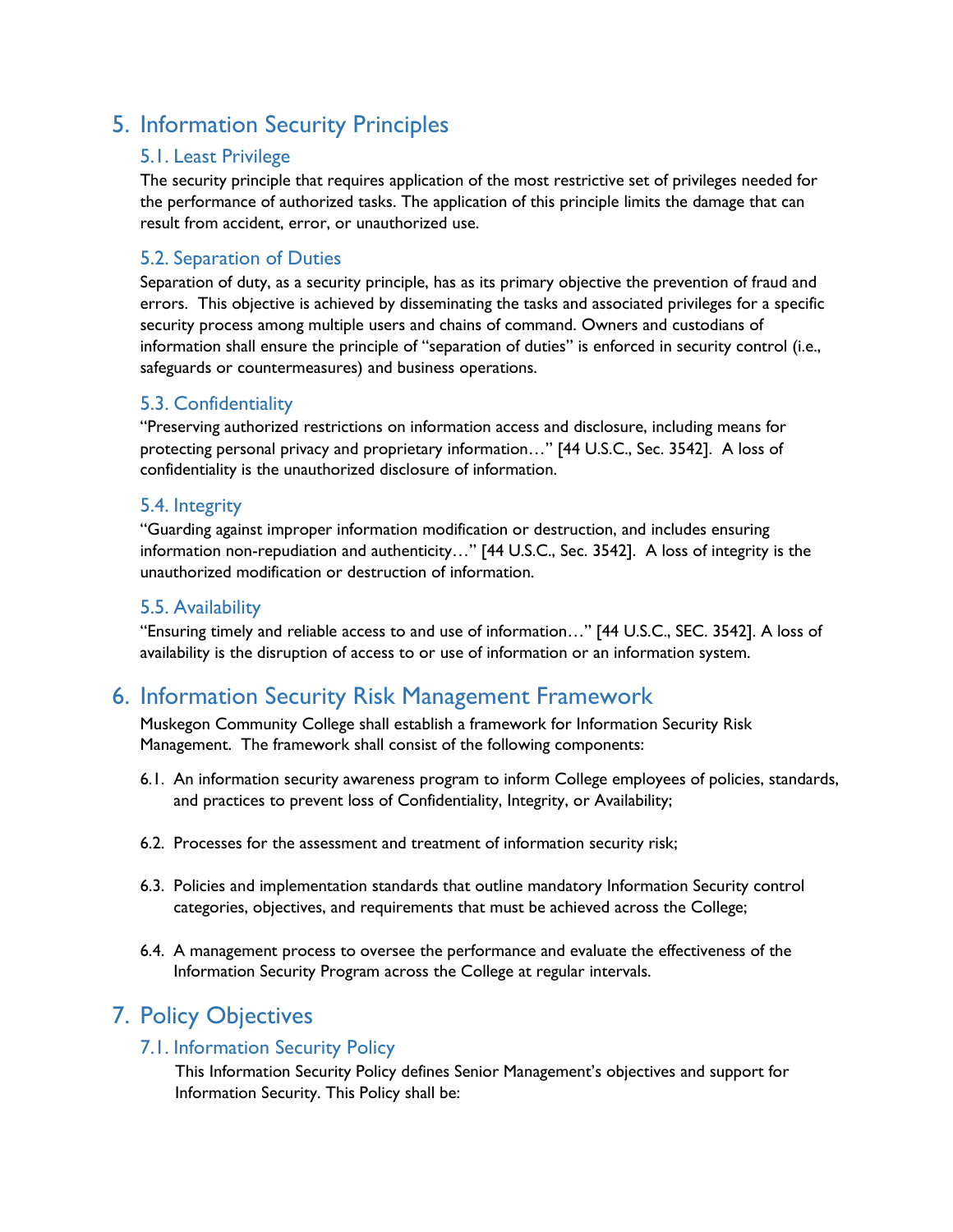- Reviewed by committee and approved by Senior Management;
- Published and communicated to employees and Third Parties; and
- Reviewed at least annually by Data Custodians and the MCC Data Integrity and Reporting Team. Reviews will occur more frequently if changes in Information Security threats and vulnerabilities require it.

### 7.2. Personnel Security

The College shall:

- 7.2.1. Ensure that individuals occupying positions of responsibility within organizations are trustworthy and meet established security criteria for those positions;
- 7.2.2. Ensure that College information and information systems are protected during and after personnel actions such as terminations and transfers; and
- 7.2.3. Shall employ formal sanctions for personnel failing to comply with information security policies and procedures.

### 7.3. Information Asset Management

Information Asset Management controls shall be implemented to identify, classify and assign responsibilities for protecting Information Assets, as practicable. Information Asset Management includes the following objectives:

- 7.3.1. Identifying and maintaining an inventory of Information Assets and the Information Owners and Custodians responsible for their protection;
- 7.3.2.Classifying Information Assets in a manner consistent with their value or business criticality; and
- 7.3.3.Defined acceptable use, management, transfer, storage and disposal practices associated with Information Assets in accordance with an information classification scheme.

### 7.4. Access Control

The College shall establish controls to limit information system access to authorized users and processes acting on behalf of authorized users. The College shall limit information system access to authorized devices (including other information systems) following the Principle of Least Privilege.

- 7.4.1. Local and remote access to College networks and information services shall be limited to authorized individuals with legitimate business needs.
- 7.4.2. Formal user provisioning and de-provisioning processes shall be implemented to ensure that creation of new accounts is authorized, users are uniquely identified, redundant user IDs are periodically removed, and that user IDs are disabled when no longer required.
- 7.4.3.Management of Privileged Access Privileged access rights shall be appropriately evaluated, approved, periodically reviewed, and limited to only those users and applications with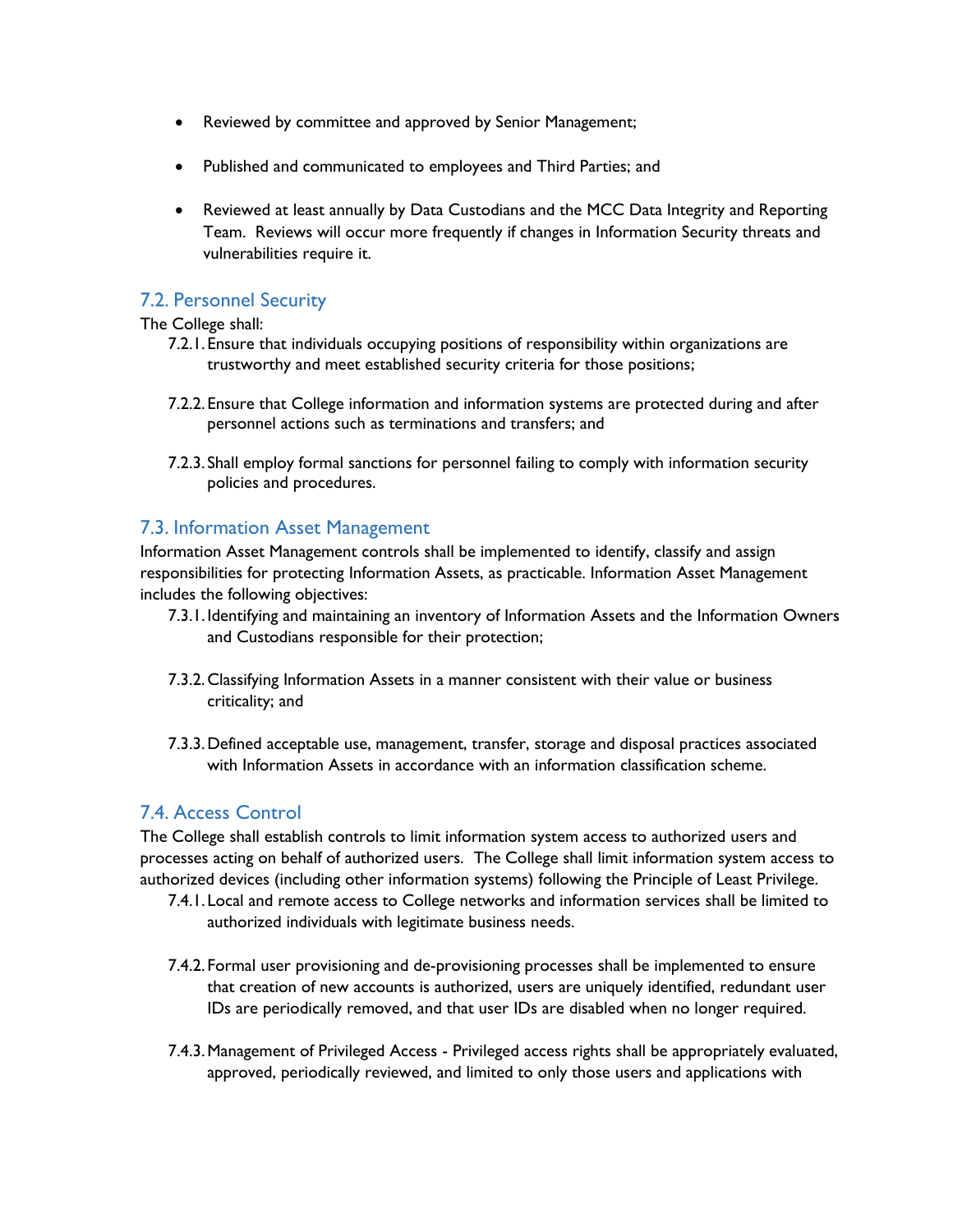legitimate and sufficient business need.

- 7.4.4. Passwords used to access College resources shall be established and managed in a formally approved and consistently secure manner.
- 7.4.5.Common secure logon practices shall be defined and implemented to ensure that means of access to College systems and applications effectively minimize the risks of unauthorized access threats.
- 7.4.6.Access to program source code for College systems shall be strictly controlled to authorized individuals only.

### 7.5. Cryptographic Security

The College shall:

- 7.5.1.Utilize cryptographic controls to address appreciable risks related to the confidentiality and integrity of sensitive information and non-repudiation of electronic transactions with College systems.
- 7.5.2.Generate, store, and manage cryptographic keys in a secure and approved manner.

### 7.6. Physical and Environmental Security

The College shall:

- 7.6.1. Limit physical access to information systems, equipment, and the respective operating environments to authorized individuals;
- 7.6.2. Protect the physical plant and support infrastructure for information systems;
- 7.6.3. Provide supporting utilities for information systems;
- 7.6.4. Protect information systems against environmental hazards; and
- 7.6.5. Provide appropriate environmental controls in facilities containing information systems.

### 7.7. Operations Security

The College shall implement the following operations security controls:

- 7.7.1.Changes to business processes, information processes, facilities, and systems that may impact information security shall be appropriately identified, evaluated, communicated, and controlled.
- 7.7.2.The utilization of high value information resources shall be monitored, assessed, and optimized to maximize availability in conjunction with appropriate controls.
- 7.7.3.Detection, Prevention, and Recovery measures shall be established to protect College information systems against malicious software applications.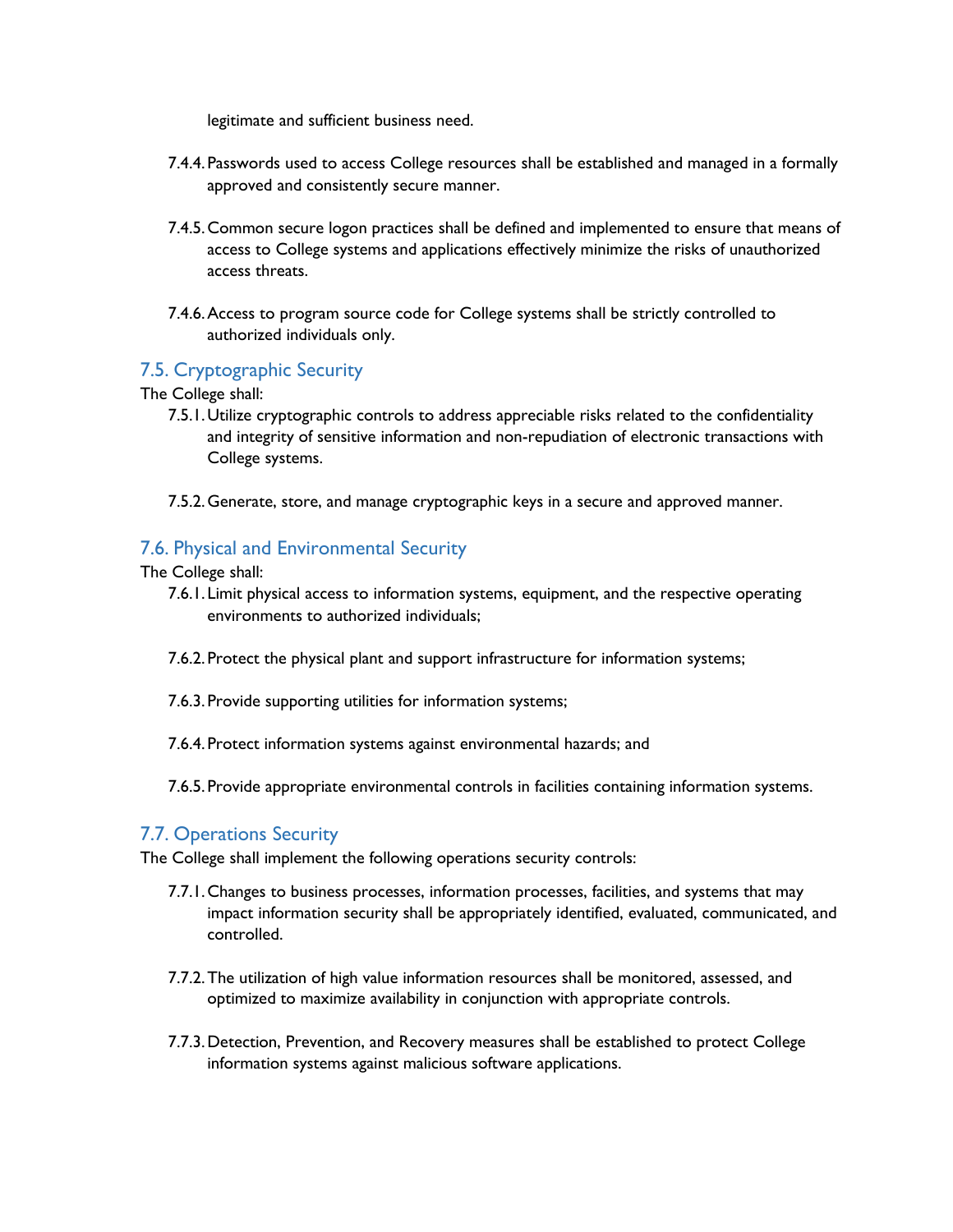- 7.7.4.Development, testing, and operational environments shall be sufficiently separated and any sensitive information stored in these environments shall have at least equivalent protection measures.
- 7.7.5.Backup copies of valuable data shall be regularly created, stored securely, validated, and periodically tested for recoverability.
- 7.7.6. Important events related to College information assets shall be reliably archived, regularly reviewed, and protected from tampering and unauthorized access.
- 7.7.7.College information systems' clocks shall be synchronized against a single authorization reference time source.
- 7.7.8. Security weaknesses related to College information systems shall be promptly identified, assessed, and remediated according to the associated risks they present to the College.
- 7.7.9.Audit activities involving verification of production information systems shall be carefully planned, formally authorized, and executed by qualified personnel only.

#### 7.8. Communications Security

The College shall implement the following communications security controls:

- 7.8.1.The management and provisioning of College network connections, services, and devices shall be limited to authorized personnel only.
- 7.8.2.Network traffic traversing College owned networks shall be filtered to address any appreciable risks and to preserve equitable availability of College network resources.
- 7.8.3.Network traffic traversing College owned networks shall be inspected for active attacks against College information assets. Interdiction capabilities shall be maintained to effectively block attacks that present appreciable risks to the College.
- 7.8.4.Network services, users, and information services shall be segregated on networks based on trust levels and associated risks.
- 7.8.5.Transfer methods and controls shall be defined and adhered to in order to protect College sensitive information traversing all forms of communication facilities to both internal and external senders and recipients.
- 7.8.6. Protection measures shall be established to safeguard College electronic messaging solutions from unauthorized access, modification or denial of service. Retention of electronic messaging communication shall be maintained in an approved manner.
- 7.8.7.Confidentiality agreements shall be used to establish legally enforceable terms of utilization and access for College confidential information for both external parties and employees.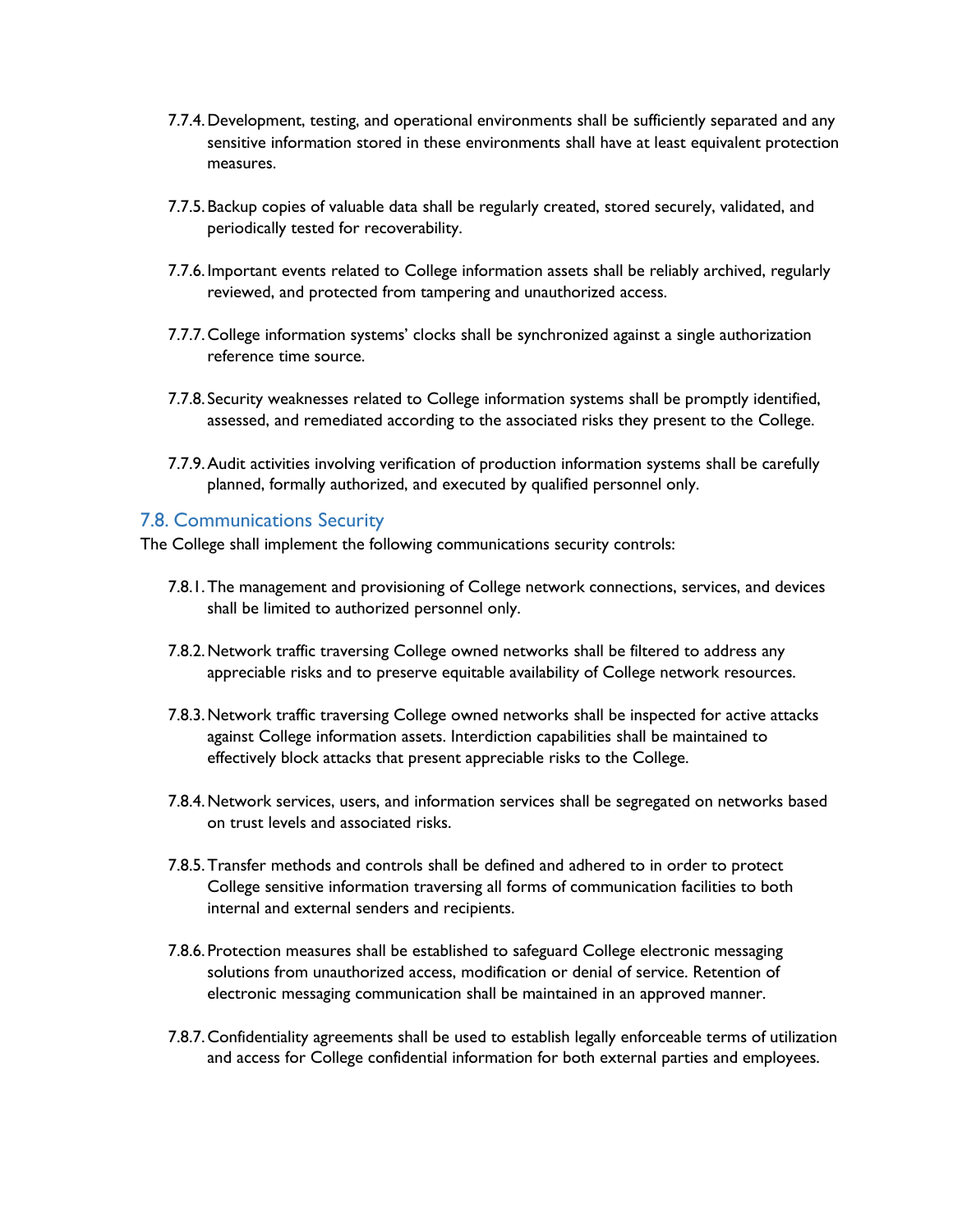### 7.9. Information Systems Acquisition, Development and Maintenance

The College shall implement the following security controls for acquisition, development, and maintenance of Information Systems:

- 7.9.1.The development and acquisition of information systems shall include the regular evaluation of security requirements in the earliest possible stages of related information system projects.
- 7.9.2. Secure program techniques and modeling methods shall be employed to ensure that coding practices adhere to best practices to limit potential for abuse.
- 7.9.3.Change control procedures shall be documented and enforced to ensure the confidentiality, integrity, and availability of information systems throughout maintenance efforts.
- 7.9.4. System acceptance testing shall include security testing and validation of effectiveness of controls related to any identified information security requirements.
- 7.9.5. If viable options are available, data that contains sensitive information shall not be used for system or application testing purposes. Test systems that do contain this data must adhere to common data security standards.

### 7.10. Third Party Access

Access to College information systems by third party vendors (i.e. contractors, partners, vendors, lessees) requires appropriate controls to protect College information assets. All third parties that have access to College information assets must comply with College information security policies and may be required to show proof of such compliance at any time.

- 7.10.1. Security requirements will be documented and agreed with each supplier that may access, process, store, or communicate College owned data.
- 7.10.2. Periodic review of supplier services will be conducted to ensure that related security agreements are being adhered to and enforced.

### 7.11. Information Security Incident Management

The following controls shall be implemented for Information Security Incident Management.

- 7.11.1. Information security events shall be reported through an approved channel and reviewed promptly by authorized Information Custodians.
- 7.11.2. Employees and contractors shall be encouraged to note and report any appreciable information security weaknesses observed in systems or services.
- 7.11.3. Response actions related to security incidents shall adhere to a documented set of procedures, including appropriate communication and coordination of efforts.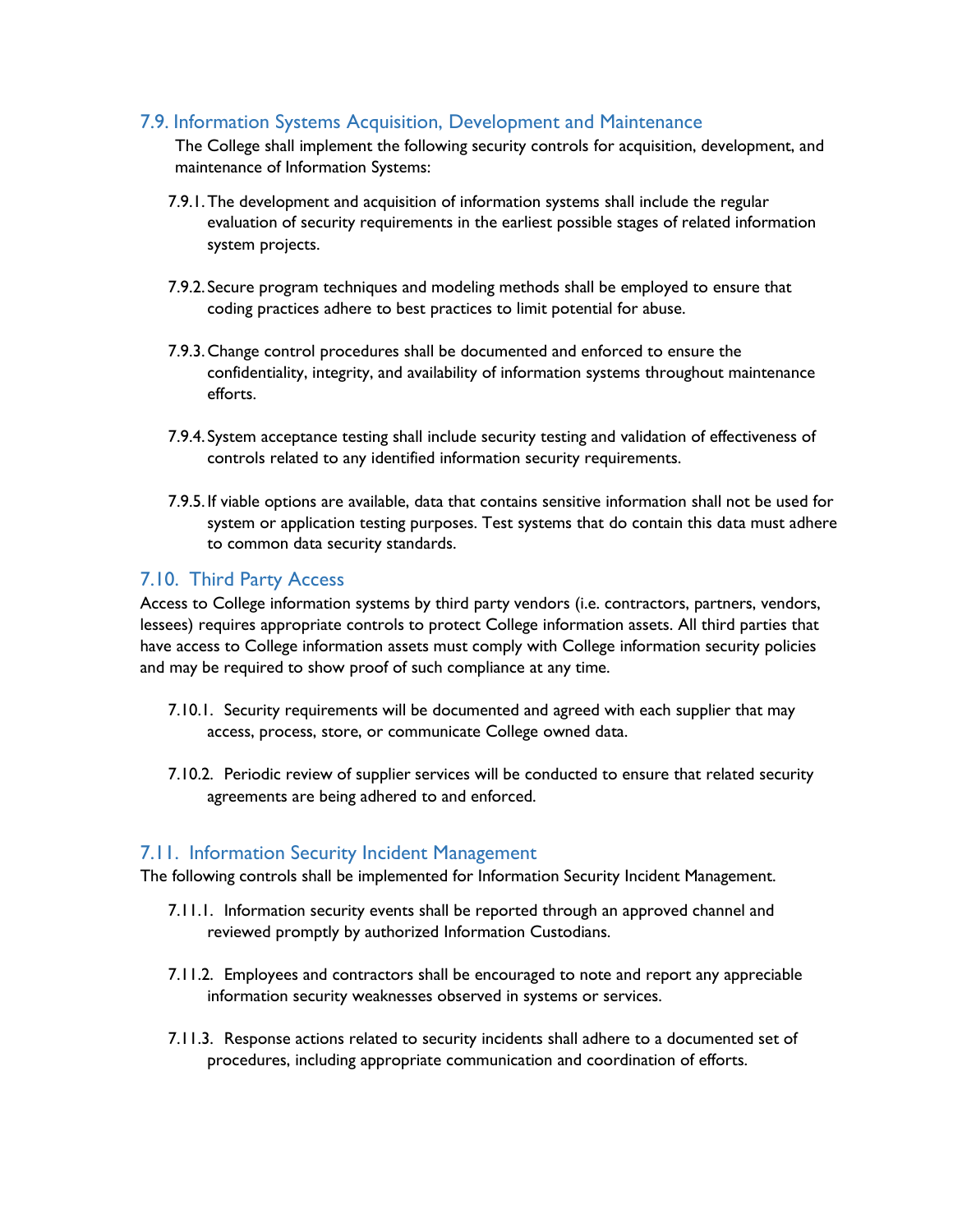- 7.11.4. Knowledge gained during the analysis of security incidents shall be captured, reviewed, and appropriately shared to identify security corrections or control measures that may help address similar events.
- 7.11.5. Methods to preserve electronic evidence shall follow adequate standards of discovery and preservation to prevent spoliation.

### 7.12. Business Continuity Management

- 7.12.1. Planning shall be undertaken to ensure that appropriate levels of information security protection measures are maintained during emergencies or other adverse events. Periodic verification of these plans shall be performed on an annual basis.
- 7.12.2. Information processing facilities shall be implemented with redundancy sufficient to meet identified and documented availability needs.

### 7.13. Compliance and Audit

- 7.13.1. Regular periodic review shall be conducted to ensure that relevant policies, legal and contractual requirements are identified for the College and relevant information systems.
- 7.13.2. Procedures shall be implemented to ensure compliance with applicable legal, regulatory, and contractual requirements related to intellectual property rights and use of proprietary software products.
- 7.13.3. College records shall be protected from loss, destruction, falsification, and unauthorized release in accordance with legal, regulatory, and contractual business requirements.
- 7.13.4. The privacy and protection of personally identifiable information shall be ensured as required in relevant legal and regulatory frameworks.

### 7.14. Mobile Device and Teleworking Security

The College shall implement the following mobile device and teleworking controls:

7.14.1. Risks introduced by mobile devices shall be managed through mobile device policy.

7.14.2. Risks introduced by teleworking shall be managed through teleworking policy.

### 8. Policy Exceptions

Requests for exceptions to Information Security Policy shall follow controls for documenting the exception and associated risks with Senior Management approval. Exceptions shall be reviewed regularly by the MCC Data Integrity and Reporting Team.

### 9. Review

This policy shall be reviewed at least annually by the Data Integrity and Reporting Team, with recommendation to the Senior Management.